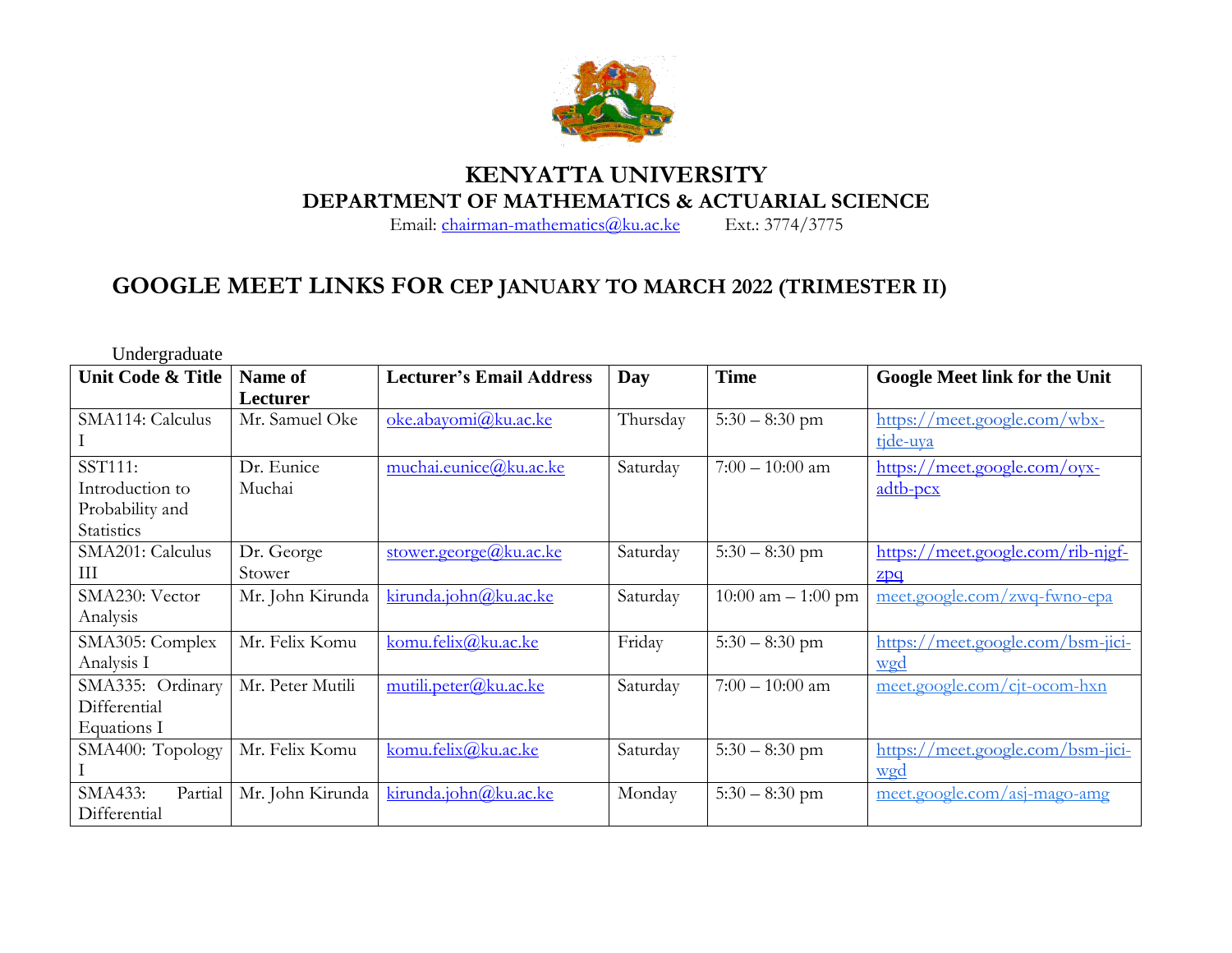| $\blacksquare$<br>Hauations L |  |  |  |
|-------------------------------|--|--|--|
|                               |  |  |  |

## **APPLIED MATHEMATICS (FIRST YEAR SESSION 1) - JANUARY 2022**

| Unit Code &     | Name of Lecturer   | <b>Lecturer's Email Address</b> | Day       | <b>Time</b>      | <b>Google Meet link for the Unit</b>                          |  |  |  |
|-----------------|--------------------|---------------------------------|-----------|------------------|---------------------------------------------------------------|--|--|--|
| Title           |                    |                                 |           |                  |                                                               |  |  |  |
| <b>SCU800:</b>  |                    | Department of Zoology           |           |                  |                                                               |  |  |  |
| Research        |                    |                                 |           |                  |                                                               |  |  |  |
| Methodology     |                    |                                 |           |                  |                                                               |  |  |  |
| <b>SMA 808:</b> | Dr. Jane Rimberia  | rimberia.jane@ku.ac.ke          | Monday    | $5:30 - 8:30$ pm | https://meet.google.com/apr-                                  |  |  |  |
| Complex         |                    |                                 |           |                  | pvrt-kwh                                                      |  |  |  |
| Analysis I      |                    |                                 |           |                  |                                                               |  |  |  |
| SMA 830:        | Dr. Amos Magua     | magua.amos@ku.ac.ke             | Wednesday | $5:30 - 8:30$ pm | https://meet.google.com/gen-                                  |  |  |  |
| Differential    |                    |                                 |           |                  | suvx-rqe                                                      |  |  |  |
| Equations I     |                    |                                 |           |                  |                                                               |  |  |  |
| SMA832:         | Dr. Maureen Wafula | wafula.maureen@ku.ac.ke         | Tuesday   | $5:30 - 8:30$ pm | $\frac{1}{\text{meet.google.com}}$ and $\frac{1}{\text{row}}$ |  |  |  |
| Fluid           |                    |                                 |           |                  | fqdi-pff                                                      |  |  |  |
| Mechanics I     |                    |                                 |           |                  |                                                               |  |  |  |
| SMA 834:        | Dr. Lawrence Njau  | njau.lawrence@ku.ac.ke          | Thursday  | $5:30 - 8:30$ pm | meet.google.com/jus-bhtb-ayr                                  |  |  |  |
| Numerical       |                    |                                 |           |                  |                                                               |  |  |  |
| Analysis I      |                    |                                 |           |                  |                                                               |  |  |  |

## **MSC. (STATISTICS) - FIRST YEAR SESSION 1 - JANUARY 2022**

| Unit Code &    |                       | Name of Lecturer   Lecturer's Email Address | Day    | <b>Time</b>      | <b>Google Meet link for the Unit</b> |  |
|----------------|-----------------------|---------------------------------------------|--------|------------------|--------------------------------------|--|
| Title          |                       |                                             |        |                  |                                      |  |
| <b>SCU800:</b> | Department of Zoology |                                             |        |                  |                                      |  |
| Research       |                       |                                             |        |                  |                                      |  |
| Methodology    |                       |                                             |        |                  |                                      |  |
| SST800: Design | Dr. James Kahiri      | <u>kahiri.james@ku.ac.ke</u>                | Monday | $5:30 - 8:30$ pm | https://meet.google.com/wse-         |  |
| of Experiments |                       |                                             |        |                  | <u>ksqy-gry</u>                      |  |
|                |                       |                                             |        |                  |                                      |  |